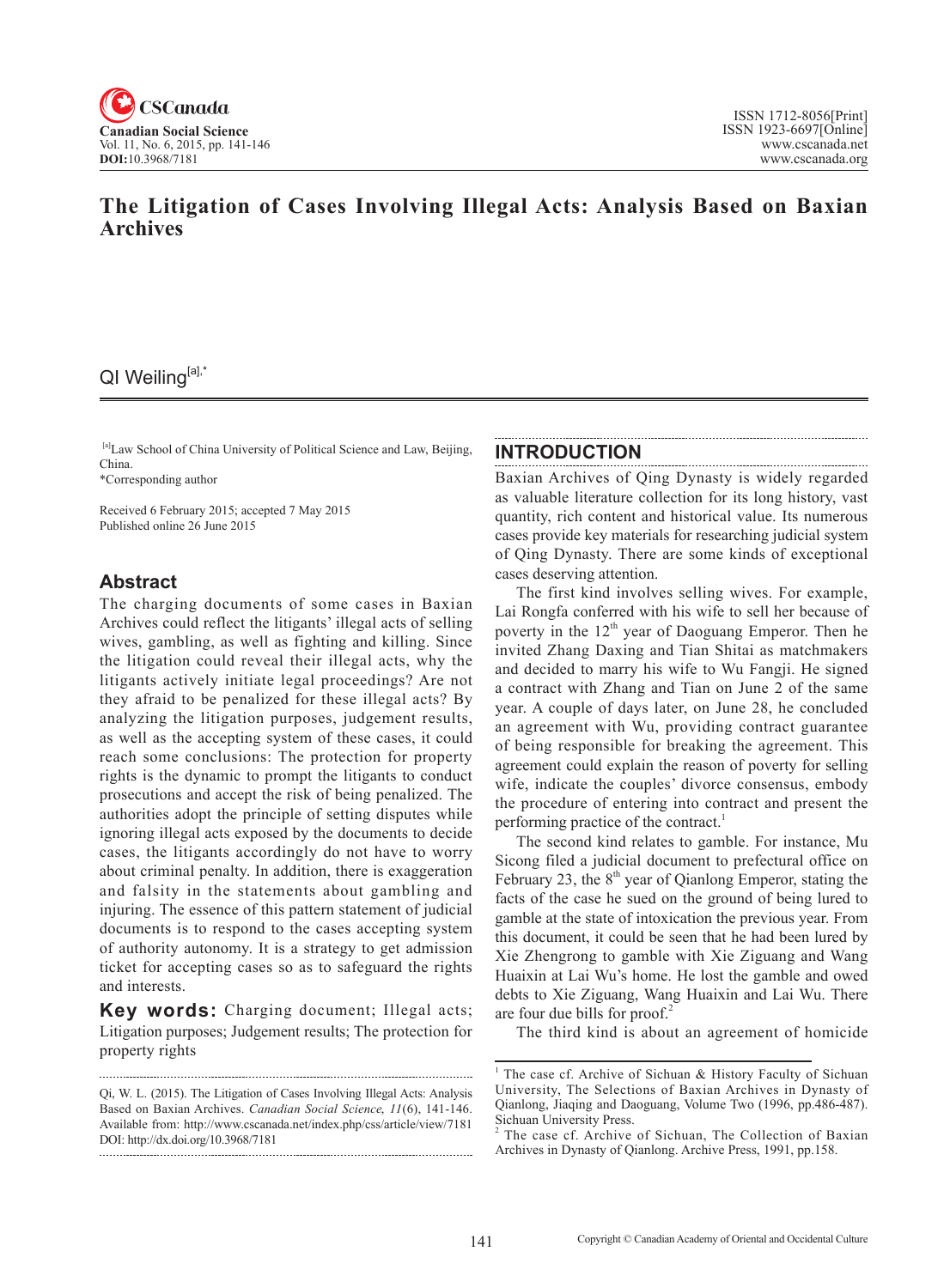liability. On September 18, the  $30<sup>th</sup>$  year of Qianlong Emperor, the prisoner Li Qiwei charged against Li Qiwen. The charge was caused by an agreement, which was signed in the  $24<sup>th</sup>$  year of Qianlong Emperor. From this agreement, we know that Li Qiwei, Li Qiwen and Li Qiyan fought with Yang Wuhe and killed him, and then Qiwei and Qiwen arranged the responsibility assignment by signing agreement. According to the agreement, Qiwei should bear the criminal responsibility while Qiwen should pay some money to Qiwei for the price of being not responsible for fighting and killing liability. The reason why Qiwei charged against Qiwen is that Qiwen broke his promise of paying money. So he claimed to ask Qiwen for continuing to perform the agreement.<sup>3</sup>

Selling wives, gambling, as well as fighting and killing involved in these kinds of cases are all prohibited by the law. It also can be seen from the expressions in documents and the evasions of law such as describing the money of selling wives or gambling as borrowing in their contracts that the litigants could recognize the illegality of their behaviors. Still, why they brought suits to the authority? Didn't they do expose their own illegal acts to the state agency? Didn't they fear of being penalized? This paper aims to solve these questions from the perspective of litigation purposes, judgement results and the case accepting system.

## **1. THE LITIGATION PURPOSES**

#### **1.1 The Impetus for Initiating Legal Proceedings in the Case of Selling Wives**

Selling wives refers to marry one's wife to some other person for this paper. It happens under the condition of selling and buying harems without divorce procedures. According to the criminal law of Qing Dynasty, if selling wives and buying others' wives as own without performing divorce formality, the seller, the buyer and the wife being sold should be hit 100 times with stick, the marriage relationship should be judged invalidity and the money should be handed over to the government (Tian & Zheng, 1999, p.524). Despite being forbidden by law, the behaviors of selling wives for money are common in judicial practice. There are 24 documents in the part of "social life —women " of the book *The Selections of Baxian Archives in Dynasty of Qianlong, Jiaqing and*  Daoguang, Volume Two, telling about 17 cases<sup>4</sup> involving selling wives. Among these 17 cases, 9 of them meet the

regulated criterion of the above article<sup>5</sup>. The reasons they were to be raised could be concluded as:<sup>6</sup>

## **Table 1**

| Arguing for<br>money             | Drowning (Zhang Zhimu vs. Qiu Zonghua)                    |
|----------------------------------|-----------------------------------------------------------|
|                                  | Money payment dispute of selling wife (Yuan<br>Zhengshun) |
|                                  |                                                           |
|                                  | Claiming money of selling wife again(Tang Dengrang)       |
|                                  | Asking for selling contract (He Zhengdi)                  |
|                                  | Selling other person's wife (Guan Wendou vs. Wan          |
|                                  | Wenke)                                                    |
| Hiding to<br>women's<br>families | Suicide because of being sold (Deng Wenheng's wife)       |
|                                  | Du Hesheng sued Yang Huaxian for selling wife             |
|                                  | Hu Zaiying sued for his niece being sold                  |
|                                  | Wen Jian sued for his daughter being sold by Feng         |
|                                  | Wushi                                                     |

There are 5 concerning money disputes of 9 cases. There are also 72.5% cases concerning money dispute in Nanbu Archives. <sup>7</sup>It could be concluded that claiming money is the primary reason, as well as the lawsuit focus in the litigation causes of the cases of selling wives.

#### **1.2 The Driving Force to Conduct Gamble Prosecutions**

As for the reason for bringing a lawsuit concerning gambling, the reporting document of Mu Sicong is able to give us a clue. In the file which had been submitted on February 23, the  $28<sup>th</sup>$  year of Qianlong Emperor, Mu Sicong asserted that he had been lured to gamble, as mentioned above, and then he was afraid of being punished so that he did not dare to appeal to local authority. Then why he changed his idea and conducted prosecution? He explained that in the document as well, that is the creditors of the gamble debt compelled him constantly to pay back what he owed. The reporting document is a judicial file for stating facts and proceedings, rather than a petition for appeal. Mu Sicong had already sued in the  $27<sup>th</sup>$  year of Qianlong Emperor in fact. Practically we can see the reason he sued from the reporting document is that it was hard for him to bear oppression from creditors of gamble debt. Actually his real intention lies in refusing to fulfill obligation. In other words, he wanted to seek for the property interest.

### **1.3 The Charging Cause of the Case of Li Qiwei Vs Li Qiwen**

The case facts of Li Qiwei vs. Li Qiwen had been

<sup>&</sup>lt;sup>3</sup> The case cf. Archive of Sichuan, The Collection of Baxian Archives in Dynasty of Qianlong (1991, p.119). Archive Press.

<sup>4</sup> There are situations that a couple of documents belong to several files of one case. In the book of The Collection of Baxian Archives in Dynasty of Qianlong, these documents are compiled together as one case. While in the book of The Selections of Baxian Archives in Dynasty of Qianlong, Jiaqing and Daoguang, the documents are not noted that they belong to the volumes of one same case.

<sup>&</sup>lt;sup>5</sup> Although there are 24 documents telling about 17 cases. Actually some documents are contracts that do not involve disputes. They are not litigation files. Since this paper conducts the research of lawsuit, I just count the 9 cases when conclude the litigation reasons.

These cases in the blank below come from Baxian Archives. Cf. The Selections of Baxian Archives in Dynasty of Qianlong, Jiaqing and Daoguang, Volume Two (1996, pp.481-492). Printed in Sichuan University Press.

The ratio is a combination of "asking money again after selling wives" and "not getting selling money", counted by Wu Peilin. Cf. Wu, P. L. (2010). Selling Wives of Folk Society of Qing Dynasty in Nanbu Archives. *The History Research of Qing Dynasty, 8* (3), 27.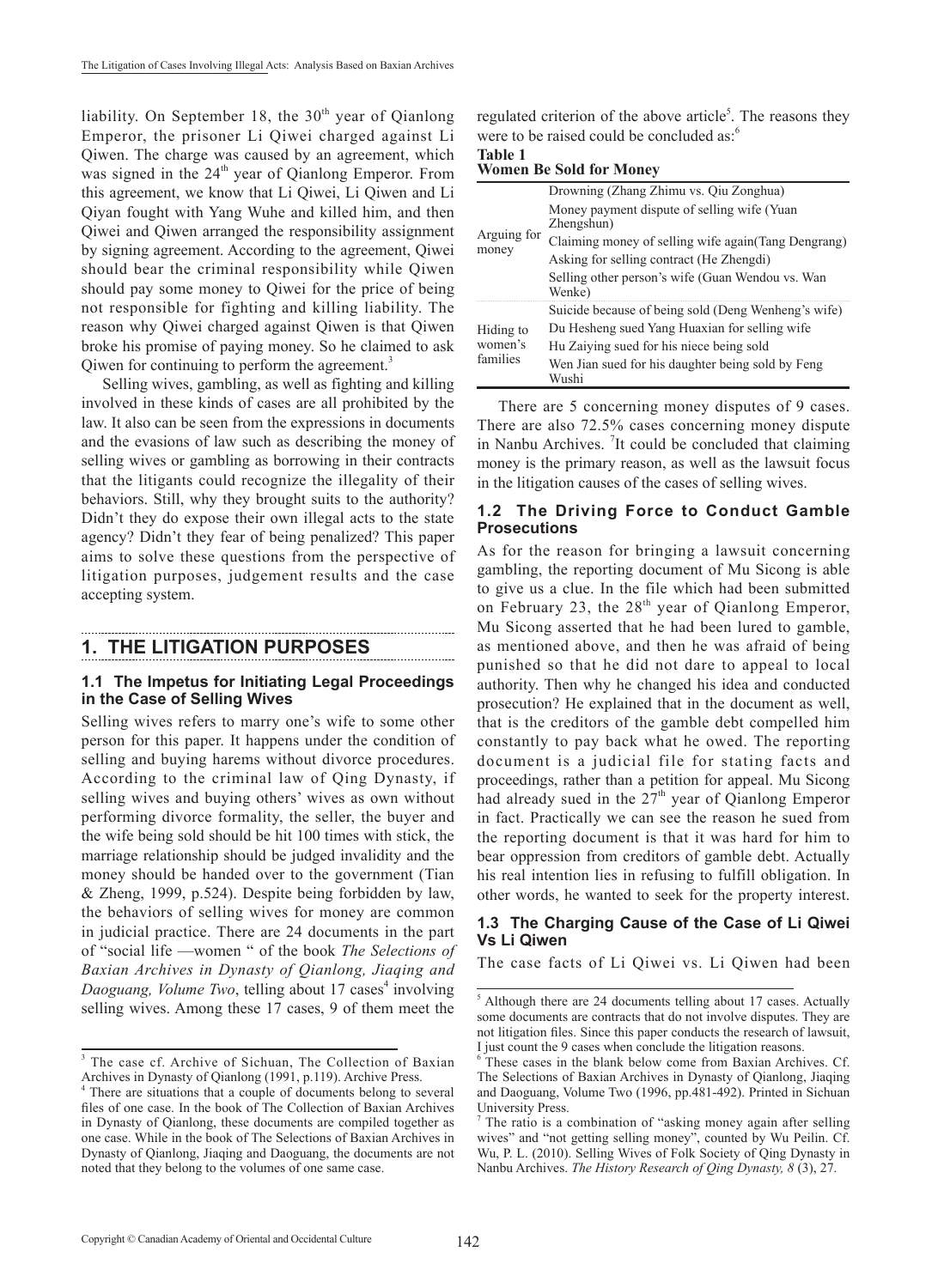mentioned above. After they fought and killed somebody together, Qiwei and Qiwen reached an agreement of responsibility bearing. Qiwei should be subject to criminal penalty and Qiwen did not need. But Qiwen had to pay a sum of compensatory money to Qiwei. The agreement between Qiwei and Qiwen was signed by themselves privately, instead of being admitted by government agency. Surprisingly, the agreement appeared in the file volumes of Baxian Archives. The case volumes consist of 3 files, the reporting documents from Li Qiwei, the agreement and the mediating report from agreement witnesses. The charging reason can be seen from the reporting document. As Qiwei said, Qiwen should pay him 20 thousands Wen<sup>8</sup> according to the agreement. Qiwei paid in the  $25<sup>th</sup>$ ,  $26<sup>th</sup>$ ,  $27<sup>th</sup>$ , and  $28<sup>th</sup>$  year of Qianlong Emperor, and the sum of payment is 9 thousands and 8 hundreds Wen. However, Qiwen would not repay the remaining part, namely 10 thousands and 2 hundreds. That is to say, in order to ask Qiwen to pay for the rest of money ascertained in their agreement, Qiwei charged to the prefectural office.

### **1.4 Brief Sum-Up**

In a word, the most direct urge that the cases involving illegal acts like selling wives, gambling, as well as fighting and killing be raised to the authority is the appeal for the property. This shows it is not true that people in the Qing Dynasty were unwilling to resolve disputes by lawsuit way and not eager for interest like we think. The reality demonstrated by judicial archives is arguing for property even small like a blade of grass is common<sup>9</sup>; the real litigation process is not giving up if not getting resolved. In these cases disclosing illegal acts, the reason that litigants initiate legal proceedings and brave the risk of being penalized because of the illegal behaviors is that they want to protect their property interests.

# **2. THE JUDGEMENT RESULTS**

### **2.1 The Judgement Results of Cases of Selling Wives**

The judgement results of 9 foregoing cases of selling wives as Table 2.

The case of "Drowning of Qiu Zonghua" narrates that after married his wife to Qiu Zonghua, Zhang Zhimu asked for money from Qiu again and be refused, consequently he threatened to charge to the authority, Qiu then committed suicide by drowning because of being scared of bearing legal liability. The prefectural office of Baxian decided to sentence Zhang Zhimu, his wife and the matchmaker according to the law of Qing Dynasty. We are not able to know the judgement results of the cases of "Money payment dispute of selling wife (Yuan Zhengshun) "and "Asking for selling contract (He Zhengdi)" because there is only single judicial document without official instructions in their respective file volumes. "Selling other person's wife (Guan Wendou vs. Wan Wenke)" is a case of selling other people's wife with deceptive means. The authority sentenced the seller to return the money and the woman who was sold should go back to original home. That is to say, the authority kept the opinion of denying the selling validity because the deal was made secretly by abductor. The four cases of "Hiding to women's families", some had been decided to be invalid and some cannot be learned their judgements results from the available materials. The most noteworthy case is "Claiming money for selling wife again (Tang Dengrang)", the validity of selling wife of which had been recognized.

| Table 2                                         |  |  |
|-------------------------------------------------|--|--|
| The Judgement Results of Cases of Selling Wives |  |  |

| <b>Nature</b>                        | Cases                                                            | Judgement             | <b>Punishment</b>         |
|--------------------------------------|------------------------------------------------------------------|-----------------------|---------------------------|
| Suicide                              | Drowning of Qiu<br>Zonghua                                       | According<br>to law   | Hitting with<br>stick     |
| Single<br>document                   | Money payment dispute<br>of selling wife (Yuan<br>Zhengshun)     | Unknown               | Unknown                   |
|                                      | Asking for selling<br>contract<br>(He Zhengdi)                   | Unknown               | Unknown                   |
| Selling<br>other<br>person's<br>wife | Selling other person's<br>wife<br>(Guan Wendou vs. Wan<br>Wenke) | Invalid<br>selling    | Penalizing and<br>cuffing |
| Hiding to<br>women's<br>families     | Suicide because of being<br>sold (Deng Wenheng's<br>wife)        | Lawsuit<br>ended      | 40 hitting                |
|                                      | Du Hesheng sued Yang<br>Huaxian for selling wife                 | Money<br>confiscating | Penalizing<br>matchmaker  |
|                                      | Hu Zaiying sued for his<br>niece being sold                      | Invalid<br>selling    | penalizing                |
|                                      | Wen Jian sued for his<br>daughter being sold by<br>Feng Wushi    | Invalid<br>selling    | Slapping                  |
| Asking<br>for money<br>again         | Claiming money of<br>selling wife again (Tang<br>Dengrang)       | Valid selling         | Penalizing                |

Based on Baxian Archives and Nanbu Archives, it could be found that in the cases of selling wives, the government agency tends to deny the selling validity for cases of "hiding to women's families" and recognize the selling validity for cases of "asking for money again", meanwhile punish the person who sells his wife and asks for money twice. As for the statutory punishment, there is only one case of Baxian Archives being executed. Generally, the penalty for the behaviors of selling and buying wives in judicial practice is milder than that regulated by the law of Qing Dynasty.

<sup>8</sup> Currency unit of Ancient China.

<sup>9</sup> Wang Youhuai. The strategy to handle cases, Zhang Tingxiang, Five Kinds of Instructions to Be Officials, printed in Wenhai Press, p.483.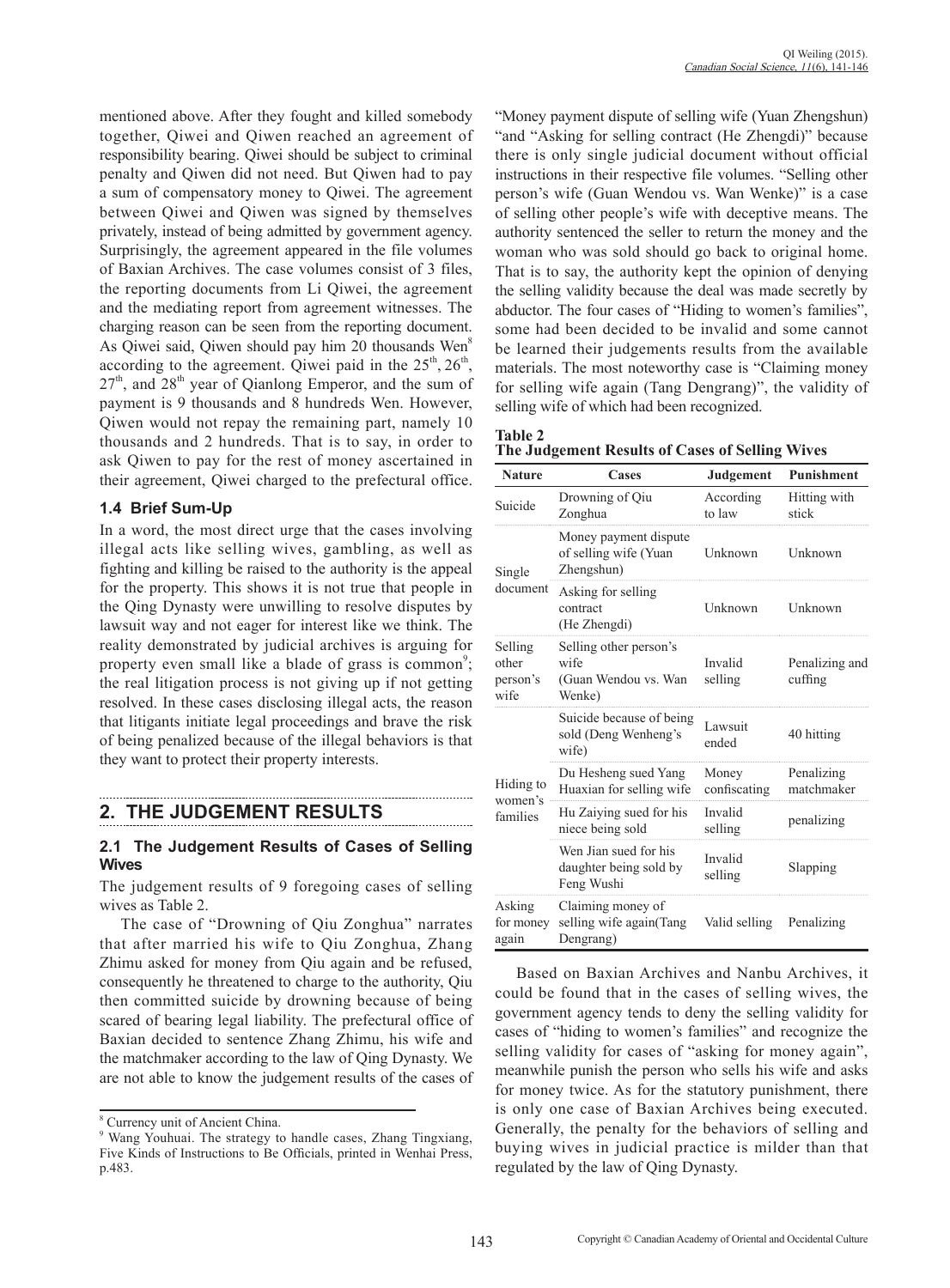### **2.2 The Results of Sentence in the Cases of Gambling**

Gambling is also prohibited by the law of Qing Dynasty. According to the criminal law, people who gamble have to be hit 80 times with stick and all the belongings found in the gambling scene should be handed over to official. It is government's duty to investigate gamble and arrest gamesters. The official document between the governments of Fuzhou and Baxian recorded in Baxian Archives $10$  corroborates the enforcement of the law of gambling prohibition. So after Mu Sicong went in court on account of gambling debt fulfillment, was he condemned to the punishment of hitting 80 according to corresponding law by court? In accordance with the judicial document, the gambling happened on March 26, the 27<sup>th</sup> year of Qianlong Emperor, while the lawsuit was brought by Mu Sicong on November 23 the same year for the first time and was restated on February 23, the  $28<sup>th</sup>$  year of Qianlong Emperor. In the latter document, the governor made an official instruction of "ascertaining the truth and then making decision". However, a few days later, he added a comment in the file. It says: if you actually were lured to gamble on March 26 and owed money for losing game, why didn't you bring the lawsuit at that time? You did not litigate until November. Obviously, you did take actions first to gain the initiative and did fabricate the gambling facts for the sake of swindle. If you litigate again, you'll be penalized.

There were not any evidences could indicate that the government had conducted an investigation into the gambling affair and came to the conclusion of fabricating facts. The governor declared the falsity of case facts with imprecise logical inference, just because the plaintiff did not take legal action as soon as the gambling happened. Since the existence of gambling fact was denied by the governor basically, not to mention the punishment might be awarded to Mu Sicong.

### **2.3 The Official Judgement of the Case of Qiwei Vs Qiwen**

In chronological order, the case facts of Qiwei vs. Qiwen are: The 24<sup>th</sup> year of Qianlong Emperor, Qiwei and Qiwen et al fought with Yang Wuhe and killed him, then they signed an agreement, deciding that Qiwei should make a confession himself and should not get Qiwen involved, meanwhile, Qiwen should pay all of 20 thousands Wen money that confirmed by agreement to Qiwei. We could not know how the criminal case, which touched off their civil contract to be heard and decided from the archives materials. It only can be known that Qiwei was sentenced to jail because his prisoner identity was written in the litigation file. According to Qiwei's statement, Qiwen had paid to Qiwei 9 thousands 8 hundreds Wen altogether since the 25<sup>th</sup> year of Qianlong Emperor and still needed to pay 10 thousands 2 hundreds. As a result, Qiwei sued Qiwen for continuing to perform the contract. Perhaps the authority did believe that Yang Wuhe was killed by Qiwei along because it can be learned from archives that Qiwen was not imprisoned. But things have changed. Qiwei complained to the authority and filed the agreement. Their behaviors of deciding each liability without authorization had been exposed to the authority. So would they be condemned to criminal penalty?

There were no special written court verdicts in Qing Dynasty. The judgement was called instructions, written with a few words in litigants' suit documents. It did not always exist the instructions in the judicial archives. As luck would have it, there are instructions in the suit document of this case, it says: this kind of debt was generated by Qiwen's voluntary help, it was different from general debt that generated by borrowing and lending. As Qiwen was ready to pay 5 thousands 2 hundreds Wen money, Qiwen should hand the money to Qiwei and the case should be ended.

It can be seen from the instructions: The authority explained the debt validity of their contract restrictively by comparing with general debt and recognized it because of the actual performance of the obligor. However, the criminal who escaped legal sanction was not sentenced to criminal penalty according to the circumstances of crime revealed by the agreement. The authority intended to settle the dispute between litigants merely, ignored other illegal acts completely.

### **2.4 Brief Sum-Up**

For above kinds of cases, litigations make the illegal acts exposed to the authority. However, the offenders were not held responsible for corresponding crimes by the authority. Despite the authority perhaps needs to consider folk customs, specific circumstances of cases and the educational aim of judgements besides written law (Zhang, 2014), it is still surprising the pursuit of settling disputes comes at the price of disregarding of crimes. It is clear maybe in the judicial practice, litigants perhaps do not need to worry about being subject to legal sanctions because of the crimes exposed by litigation.

# **3. THE CASE ACCEPTING SYSTEM**

The paper explores the litigation purposes and judgement results of cases involving selling wives, gambling and killing. In the case of gambling, Mu Sicong's statements about gambling facts were judged fictitious. Although this verdict was made without investigating, it is not impossible to have the situation of fabricating in the judicial documents. If someone does not do illegal things such as gambling, why he fabricates them and sues to

<sup>&</sup>lt;sup>10</sup> Cf. The Official Document Fuzhou Transfers to Baxian on December 27 of the 23th Year of Qianlong Emperor, Archive of Sichuan, The Collection of Baxian Archives in Dynasty of Qianlong (1991, p.155). Archive Press.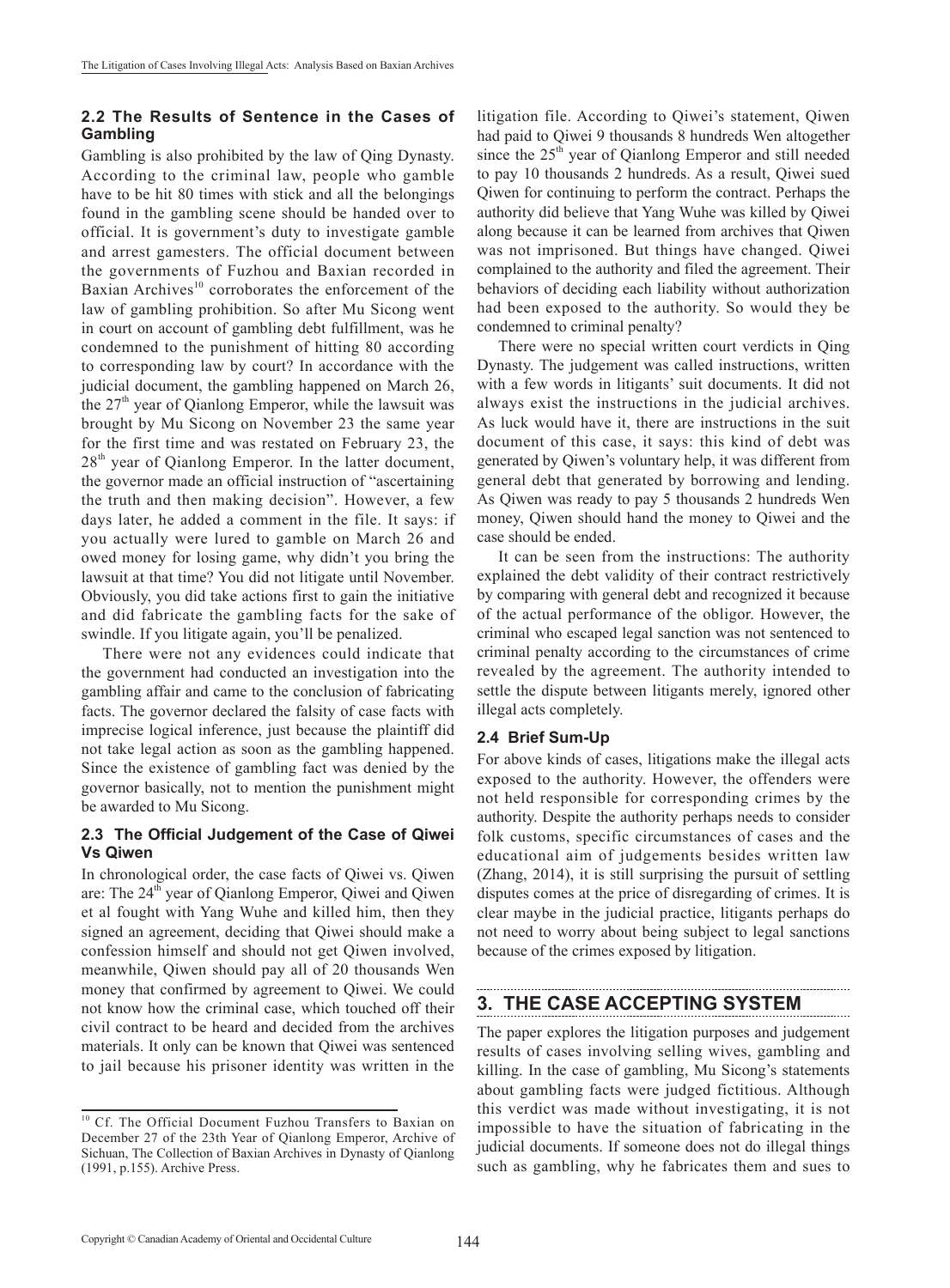the authority? What if he is penalized for the fabricated illegal acts? It seems hard to understand these behaviors. Actually, it is connected with the case accepting system of Qing Dynasty. I will introduce the system of case for accepting and analyze the connection between it and the falsity of judicial documents.

### **3.1 The Case Accepting System**

The case accepting system refers to an institution which makes the authority decide to accept it or not when a lawsuit is brought. April 1, 2015, the rule of Opinion on The Reform of Case Registration System of The Courts was introduced; it means that the case accepting system of contemporary China was transformed from censorship to registration. It makes lawsuits easier to be accepted by the court. In comparison, lawsuits are much more difficult to be accepted by the authority in Qing Dynasty. In that time, "all things start from prefectural office", prefectural office is the foundation of justice system. It takes total responsibility for civil cases and is responsible for investigation and the first trial of criminal cases (Zheng 1988). According to the law of Qing Dynasty, the investigation and resolution of criminal cases are prefectural office's obligations they have to take. As for civil cases concerning marriage and family, farmland, debt, fighting and gambling,  $\frac{11}{1}$  prefectural office has almost complete discretion to decide whether they will be access to judicial procedure. Different from the contemporary system, which empowers officials little discretion, the case accepting system makes officials become the critical factor in the result of the case accepting or not in Qing Dynasty.

Were there legal provisions to regulate the discretionary power of prefectural officials to decide to accept cases or not? The answer is yes. There are 15 volumes of criminal law in the Law of Qing Dynasty, the section of litigation in the thirtieth volume of Law of Qing Dynasty has the rough provisions of bringing lawsuits, accepting cases and hearing cases etc. But these provisions are designed to restrict the litigation and they are incomplete at the aspect of providing criterions for officials to decide to accept cases or not. In the judicial practice of Qing Dynasty, some rules called Petition Form Regulations, printed in the pattern files, provides requirements of capacity as a subject, document format and evidence presentation. The purpose of them was also to restrict public access to the proceedings.

Actually, as a good side, Law of Qing Dynasty provides penalty for officials when they break the law to dismiss cases. However, it was inevitable for officials to dismiss cases in a mudding manner and it was rare for them to be penalized just because they did not hear cases in time. The truth is that the cases' probability of being rejected was high in judicial practice. The proportion of civil cases without acceptance reached 1/3 in the Fanshan Documents (Mao, 2008, p.28). Huangyan Litigation Archives also reveals that cases were dismissed for various reasons, although they could meet the requirements of Petition Form Regulations (Deng, 2010, p.8). The gambling case of Mu Sicong mentioned above, which was dismissed just because the time brought the lawsuit was far from that gambling happened also could prove the universality of dismissing cases by officials.

In a word, the case accepting system of Qing Dynasty holds the principle of restricting cases access to judicial procedure and its realization depends on great discretion empowered by law.

#### **3.2 The Response of Judicial Practice to the Case Accepting System**

At the beginning of telling about the case accepting system, I have argued that the falsity of judicial documents is connected with the case accepting system. As I say, prefectural office has almost complete discretion to decide whether cases would be access to judicial procedure in Qing Dynasty. Accordingly, the severity of the case facts had to be exaggerated in order to improve the probability of case accepting by the authority. Since the power of deciding to accept cases or not was mastered by the authority, the citizens who chose to take legal actions had to depict an extremely serious case to make the authority have no choice but to accept and hear it. In the case of Mu Sicong, if the gambling facts were fabricated by Mu Sicong, that was because he had to raise some severe case facts—for example, gambling—than general ones so as to make sure the authority would consider to accept and settle his case.

As a matter of fact, it was not happened only in the gambling cases to exaggerate the severity of case facts. In many civil cases concerning marriage and family, farmland and debt, litigants would exaggerate the case facts themselves even add some stories to the case facts to heighten the degree of case severity. Personal injury is the method most commonly used to make up stories for the case facts. Litigants often claimed they had been wounded, pushed and made to bleed by the other side. Sometimes the injury was real of course, but in that case it was often overstated.

For the kind of cases handled autonomously by the prefectural office, relevant statutes just provide restrictive provisions for accepting cases. There are no legal norms providing positive qualification requirements for accepting cases. It makes the prefectural officials possess great discretionary power, they even could completely decide

<sup>&</sup>lt;sup>11</sup> There were no conception of department of law, as well as criminal proceedings and civil suits in Qing Dynasty. The classification of lawsuit is different from Anglo-American legal system that contemporary China transplanted from. The classification of written law and lawsuit is one of important issues that the subject of legal history of China aims to explore. But it is not the object of study in this paper. In order to narrate conveniently and clearly, I employ the classification of criminal and civil lawsuit partly and temporarily to interpret lawsuit system of Qing Dynasty.